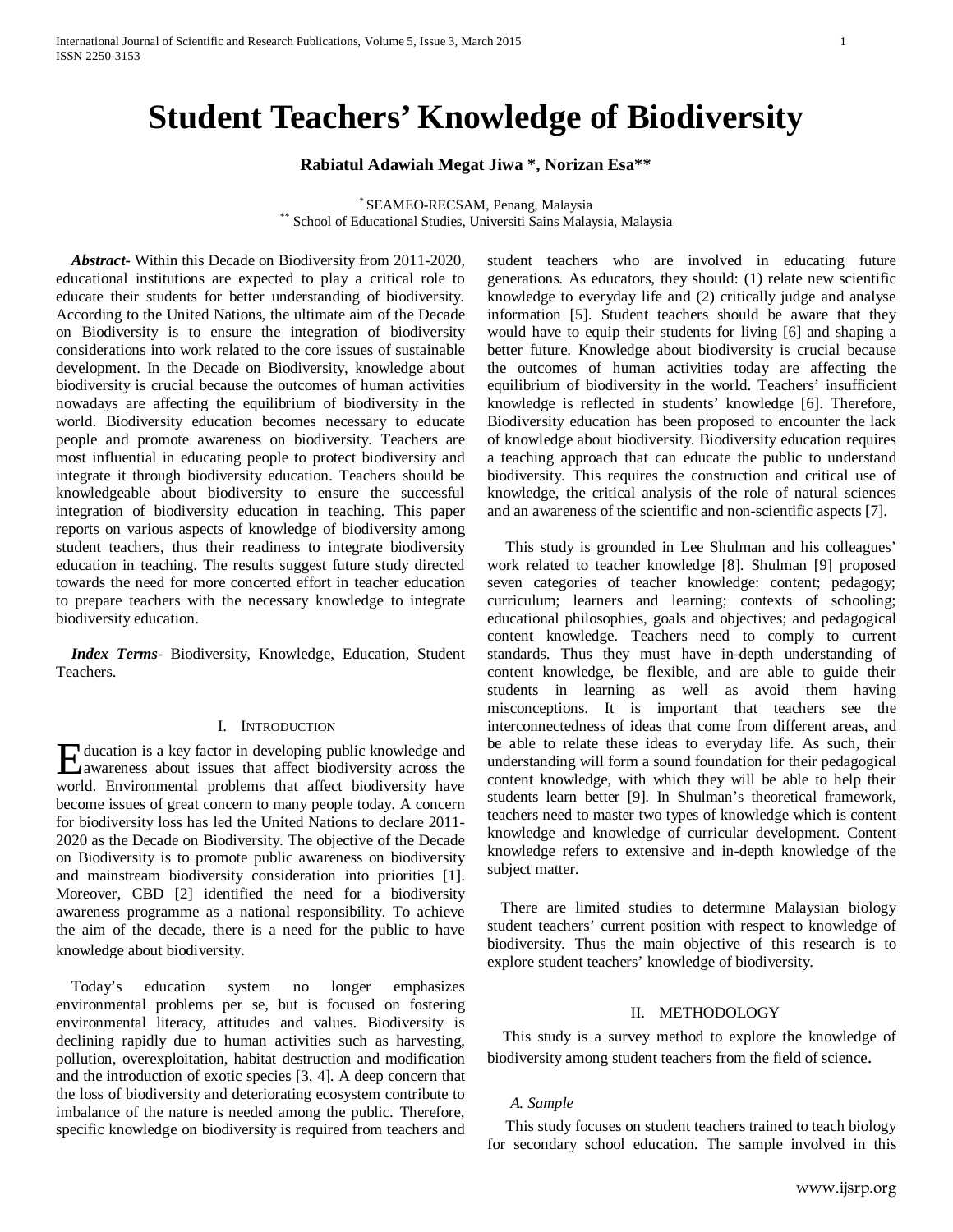study consists of 60 student teachers from science education field. These student teachers are in their fourth year of an undergraduate science education degree program. They also enrol in courses from the pure sciences including biology as well as courses in the field of education. Thus, these student teachers are expected to have sound knowledge about biodiversity.

# *B. Instrument*

 The instrument is a questionnaire divided into two sections. The first section refers to demographic data of the respondents. The second section consisting of 20 items covering knowledge of biodiversity. 15 items are presented with a four point Likert scale choice and the remainder five items are open ended questions. This paper reports findings based on part of the questionnaire and the open ended questions.

#### III. RESULTS AND DISCUSSION

 The data revealed that overall knowledge about biodiversity among student teachers is good because the mean score obtained is 75.58% of the maximum score. Knowledge about biodiversity is essential since human activities have affected the balance of biodiversity in the world. Thus Biodiversity Education is important to educate the public and promote awareness of biodiversity. According Nováček [10], the first step in the educational process is important, and in this case it is to assess student teachers' understanding of biodiversity [10]. Therefore, the ability to define biodiversity seems important to ensure proper understanding of the topic.

#### *A. Definition of Biodiversity*

 When asked whether they can define the term biodiversity, 93.4% of the student teachers reported that they can. However, only 53.8% of them can define biodiversity as variability of living things. They are not able to explain in more detail about the term. Analysis of open ended questions provided more detail about student teachers' knowledge on biodiversity. Five aspects emerged from the definition of biodiversity given by the student teachers. These are diversity, living things, species diversity, genetic diversity and ecosystem diversity. 10% of the respondents were not sure that they can define biodiversity. Aspects of genetic diversity were also not directly stated in the definition of biodiversity. [Fiebelkorn and Menzel](#page-2-1) [11] also found that the teacher ignores genetic diversity as part of biodiversity and are often unable to explain the difference between species diversity and genetic diversity. Another 90% of student teachers are able to define it even though not as specific as the definition provided by the Convention on Biological Diversity (CBD). The CBD defines biodiversity as "the variability among living organisms from all sources including, among other things, terrestrial, marine and other aquatic ecosystem and the ecological complexes which they are a part. This includes diversity within species, between species and of ecosystems". Biodiversity may be considered at three levels which is genetic diversity, species diversity and ecosystem diversity. Based on the definition given by student teachers, about 54% of them can define biodiversity very generally as the variability among living organisms. About 13% defined biodiversity as the variability among living things

and non-living things. Other studies that examine the term biodiversity also showed that respondents have less exposure to the biodiversity term. According to [Lindemann-Matthies and](#page-2-2)  [Bose \[1\],](#page-2-2) 60% of school students who studied in Switzerland and adults were not familiar with this term. Nevertheless, the findings of this study showed that the respondents are familiar with this term but can define it very briefly. It is agreed by [13] in a survey of 125 students at the University of Stirling, United Kingdom that respondents frequently mention the terms species, biologists, vegetation and diversity in terms of biodiversity thus showing a lack of knowledge on biodiversity.

# *B. Aspects of Biodiversity Knowledge*

 Knowledge of biodiversity is divided into four themes: threats to biodiversity, issues related to biodiversity, importance of biodiversity and biodiversity strategy. The themes are chosen according to the scope of knowledge about biodiversity that should be possessed by the teacher to ensure that prospective teachers have good knowledge about biodiversity. The mean scores for the four themes are 56%, 33%, 77% and 90% of the total score respectively. 95% of the student teachers agreed that they can list the principal threats to biodiversity. From the open ended question, the student teachers in this study can only identify five aspects of threats on biodiversity. These are human activities (15% of student teachers), illegal logging (13%), pollution (13%), development (15%) and destruction of habitat (3%). From the responses provided and the percentage of student teachers who can identify the threats, student teachers show limited knowledge about threats to biodiversity. Nevertheless, they can relate certain human activities to threats. For example, illegal logging occurs because of human greed for money and this can lead to the extinction of species, pollution and food insecurity.

They were questioned about the relevance of biodiversity to real world issues and 91.6% agreed on this relevance. Most of the student teachers are aware of the underlying issues and perspectives regarding the controversy in conservation of biodiversity. For example they were able to explain the controversy between the opinions of environmentalists and economists. This includes difference in opinion with regard to allowing activities that harm biodiversity to take place, illegal logging and the emphasis on development. They are also able to explain the decline of biodiversity as a result of development activities, deforestation, pollution and so on [3]. Biodiversity loss can cause human disease, lack of food and environmental disaster [14]. Even though some of them claim that they understand the relevance of biodiversity to real world issues, yet they are unable to provide further explanation when asked to give examples. Their numbers make up 36.4% of the student teachers. Therefore, training in biodiversity education is necessary to enhance student teachers' content knowledge for successful integration of biodiversity education.

93.3% of the student teachers agreed that they can list specific examples of the importance of biodiversity to human societies. However when they were asked to list the examples, about 33.9% said they were not sure and were unable to provide the list. Student teachers who can list specific examples of the importance of biodiversity to human societies show that they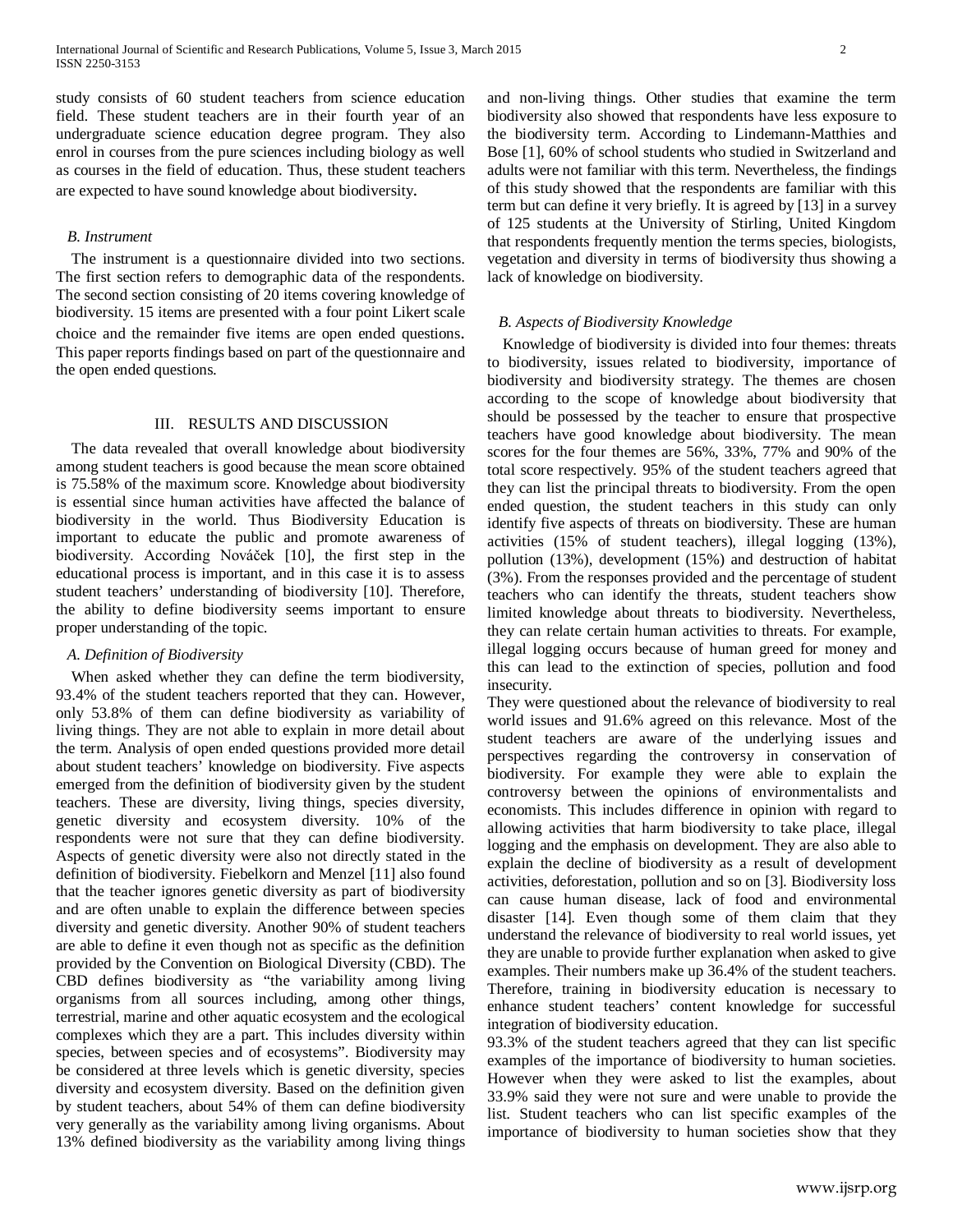understand the importance of biodiversity. For example, they know that biodiversity is the source of food, both for humans and animals. They also stated that biodiversity functions as a source of other needs of living organisms, such as oxygen, habitat and medicine. They commented that biodiversity is necessary for the continuation of the energy cycle. They can even provide examples of the species that is used to provide medicine, such as the Bitangor tree. From the answers given, student teachers can relate biodiversity with economic development, social development and environment. It is also agreed by [15] and [7] that biodiversity education is related with social relationships and the environment.

Respondents in this study (85%) indicate that they knew the strategy to protect biodiversity and ways to promote the importance of biodiversity to society. Some of them also suggest that we need to explore biodiversity around us to enable others to understand the concept of biodiversity. Exploring the forest, different habitats and visit to gardens are also suggested as ways to provide experience about biodiversity. Campaigns through social and mass media are also recommended as alternative ways to promote biodiversity. The findings support the study by [16]. Respondents understand the concepts related to the biodiversity in nature, landscape management and have a clear concept about the functions of biodiversity. However, the case study conducted by [17] in Utah showed that the respondents have less knowledge on the concept of biodiversity. Nevertheless, the respondents remained concerned about the extinction issue of endangered species and habitats. Meanwhile in the [11] study, prospective science teachers were found to have basic knowledge about strategies related to biodiversity and strategy for conservation. The concept of biodiversity has been described as a difficult concept by [18] and other studies have shown understanding and knowledge about biodiversity is very limited [11, 13]. The difficulty of the concept resulted in respondents to have a relatively limited knowledge about environmental issues such as the greenhouse effect, ozone layer depletion and acid rain. In addition, according to [19], the majority of student teachers are not sure about the term biodiversity and this resulted in their incompetence to teach biodiversity issues in the classroom. It is also agreed by [11] that prospective science teachers were found to have limited knowledge about strategies related to biodiversity and conservation.

Student teachers should be knowledgeable about principal threats to biodiversity in order to integrate biodiversity education in their teaching.

#### IV. CONCLUSION

 The findings from this study show that student teachers possess good knowledge about biodiversity. They will be able to give proper guidance to their pupils about biodiversity when they become teachers. However, some of them show limited knowledge about biodiversity and methods of addressing biodiversity. Thus, there is a need for future studies directed towards identifying the needs of student teachers in their training program to enhance their knowledge about biodiversity, thus enhancing their ability to integrate biodiversity education.

#### ACKNOWLEDGMENT

The authors wished to acknowledge the Short Term Grant provided by Universiti Sains Malaysia, Malaysia. We also thank the respondents involved in this study

#### **REFERENCES**

- [1] CBD, *Strategic Plan for Biodiversity 2011–2020 and the Aichi Targets "Living in Harmony with Nature"*, 2011
- <span id="page-2-0"></span>[2] CBD, *Programme of Work*, 2014
- [3] D. U. Hooper, F. S. Chapin III, J. J. Ewel, A. Hector, P. Inchausti, S. Lavorel, J. H. Lawton, D. M. Lodge, M. Loreau, S. Naeem, B. Schmid, H. Setälä, A. J. Symstad, J. Vandermeer, and D. A. Wardle, "Effects of biodiversity on ecosystem functioning: A consensus of current knowledge," *Ecological Society of America,* 2005, *75*(1), pp. 3–35.
- [4] S. C. Trombulak, K. S. Omland, J. A. Robinson, J. J., Lusk, T. L. Fleischner, G. Brown, & M. Domroese, "Principles of Conservation Biology: Recommended Guidelines for Conservation Literacy from the Education Committee of the Society for Conservation Biology," *Conservation Biology,* 2004, 18(5), pp. 1180–1190.
- [5] J. P. Concannon, & P. L. Brown, "Transforming osmosis: Labs to address standards for inquiry," *Science Activities: Classroom Projects and Curriculum Ideas*. 2008, *45*(3), pp. 23-26.
- [6] I. Tomažič & T. Vidic, "Future science teachers' understandings of diffusion and osmosis concepts," *Journal of Biological Education,* 2012, *46*(2), pp. 66-71.
- [7] C. Gayford, "Biodiversity Education: A teacher's perspective," *Environmental Education Research,* 2000, *6*(4), pp. 347-361.
- [8] P. L. Grossman, *The making of a teacher: Teacher knowledge and teacher education*. New York: Teachers College Press, Teachers College, Columbia University, 1990.
- [9] L. S. Shulman, "Those Who Understand: Knowledge Growth in Teaching," *American Educational Research Association,* 1986*, 15*(2), 4-14.
- [10] M. J. Novacek, "Engaging the public in biodiversity issues," *PNAS,* 2008, *105*(Supplement 1), pp. 11571-11578.
- <span id="page-2-1"></span>[11] F.Fiebelkorn & S. Menzel, "Student Teachers' Understanding of the Terminology, Distribution, and Loss of Biodiversity: Perspectives from a Biodiversity Hotspot and an Industrialized Country," *Research in Science Education,* 2013, *43*, pp. 1593–1615.
- <span id="page-2-2"></span>[12] P. Lindemann-Matthies & E. Bose, "How Many Species Are There? Public Understanding and Awareness of Biodiversity in Switzerland," *Human Ecology,* 2008, *36*, pp. 731-742.
- [13] C. L. Spash & N. Hanley, "Preferences, Information and Biodiversity Preservation." *Ecological Economics,* 1995, *12*, pp. 191-208.
- [14] W. J. Sutherland, W. M. Adams, R. B. Aronson, R. Aveling, T. M. Blackburn, Broad, S., . . . A. R. Watkinson, "One Hundred Questions of Importance to the Conservation of Global Biological Diversity," *Society for Conservation Biology,* 2009, *23*(3), pp. 557-567.
- [15] G.Dawe, R.Jucker & S.Martin, *Sustainable Development in Higher Education: Current Practice and Future Developments,* 2005.
- [16] A. E. Buijs, A. Fischer, D. Rink, & J. C. Young, "Looking beyond superficial knowledge gaps: Understanding public representations of biodiversity," *International Journal of Biodiversity Science & Management,*  2008, *4*(2), pp. 65-80.
- [17] L. M. Hunter, & J. Brehm, "Qualitative Insight Into Public Knowledge of, and Concern With, Biodiversity," *Human Ecology,* 2003, *31*(2), pp. 309- 320.
- [18] W. A. Brock, & A. Xepapadeas, "Valuing Biodiversity from an Economic Perspective: A Unified Economic, Ecological, and Genetic Approach," *The American Economic Review,* 2003, *93*(5), pp. 1597-1614.
- [19] P. Lindemann-Matthies, C. Constantinou, X. Junge, K. Köhler, J. Mayer, U. Nagel, G. Raper, D. Schuele, and C. Kadji-Beltran, "The integration of biodiversity education in the initial education of primary school teachers: four comparative case studies from Europe," *Environmental Education Research,* 2009, *15*(1), pp. 17-37.